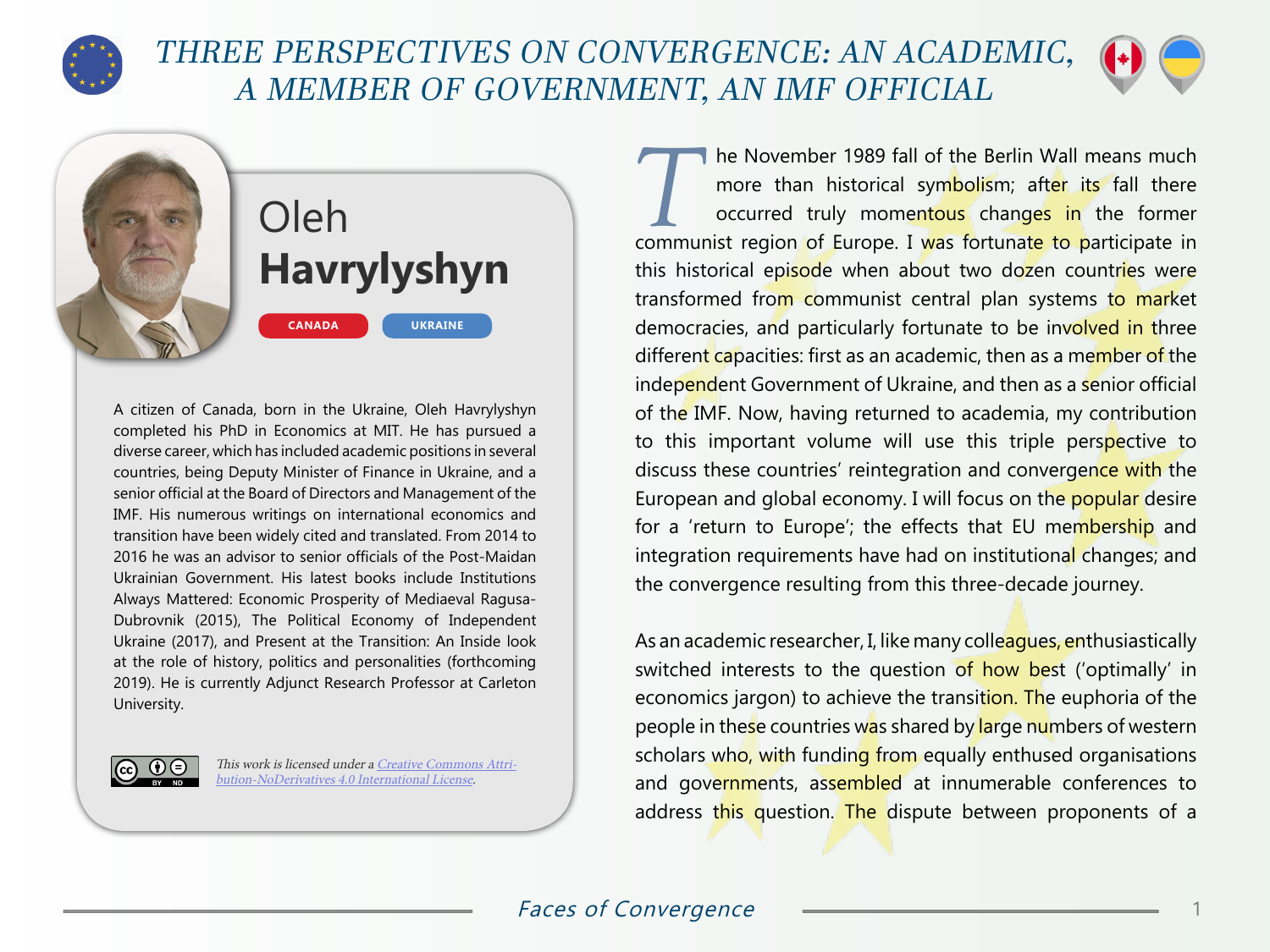



'Big-Bang' approach vs. Gradualists may or may not have had a big influence on frontline policy-makers. Some needed no convincing that rapid reforms were the best path forward, while others preferred to move gradually, either based on ivory-tower arguments, or simply to buy time and preserve their former elite status. While 'how to do it' was not always clear, what was clear to the majority of citizens and leaders was the goal of reintegrating with Europe, preferably as new EU members but at least in close association.

Research soon went beyond debating strategy and began to analyse the actual integration process and its impacts. Early studies predicting that the EU accession process would 'anchor' reforms and institutional progress, were later proven right by econometric studies (e.g. [Bohmelt and Freyburg 2013](https://www.europeansources.info/record/the-temporal-dimension-of-the-credibility-of-eu-conditionality-and-candidate-states-compliance-with-the-acquis-communautaire-1998-2009/)) showing that the greater a country's membership prospect the greater its progress in market liberalisation, institutional development and democratisation. A corollary finding - critical in cases like Ukraine and Moldova - was that non-membership mechanisms like partnerships provided too little incentive to have much impact on policy.

For citizens, the expectation that their daily lives would improve and catch up to Western European standards, proved far more important, as also predicted by early research (Baldwin Francois

[and Portes 1997](https://academic.oup.com/economicpolicy/article-abstract/12/24/125/2366315?redirectedFrom=fulltext)). Again, later studies strongly confirmed these predictions -particularly for membership candidates. Thus, a surge in FDI inflows even before 2004 in anticipation of EU accession helped boost export growth even stronger and earlier than expected, with trade reorienting from its pre-1989 intrasocialist bloc patterns towards European and global destinations (e.g. [Mrak and Rojec 2013](https://www.taylorfrancis.com/books/e/9780203067901), [Drabek and Benacek 2013](https://www.researchgate.net/publication/260067676_Trade_Reorientation_and_Global_Reintegration)). This globalisation and reorientation of trade towards Europe by transition countries was less marked in non-candidates but still substantial. Today, 25%-40% of exports from Ukraine, Moldova and even Belarus now head towards the EU. Together with the adjustment effects of reforms, the export boom helped incomes to catch-up, as hoped. Calculations vary depending on methodology but all show roughly the same trend: GDP per capita in new Member States, which had been about 35%-40% of the EU average in 1990, had by 2016 risen to at least 65%, and as high as 80% in Czechia and Slovenia ([Havrylyshyn 2019\)](https://carleton.ca/eurus/people/oleh-havrylyshyn/). Not all of the catch-up is directly attributable to EU membership, but careful econometric research estimates this from one third to one half of the gains (e.g. [Buti, Szekely, Keereman 2009](https://voxeu.org/article/eu-15-eu-27-impact-enlargement)).

Despite these significant, real achievements, some citizens have been disappointed and politically disaffected for reasons that are now being studied. One answer, may be that expectations of a full catch-up were unrealistic. However, there may also be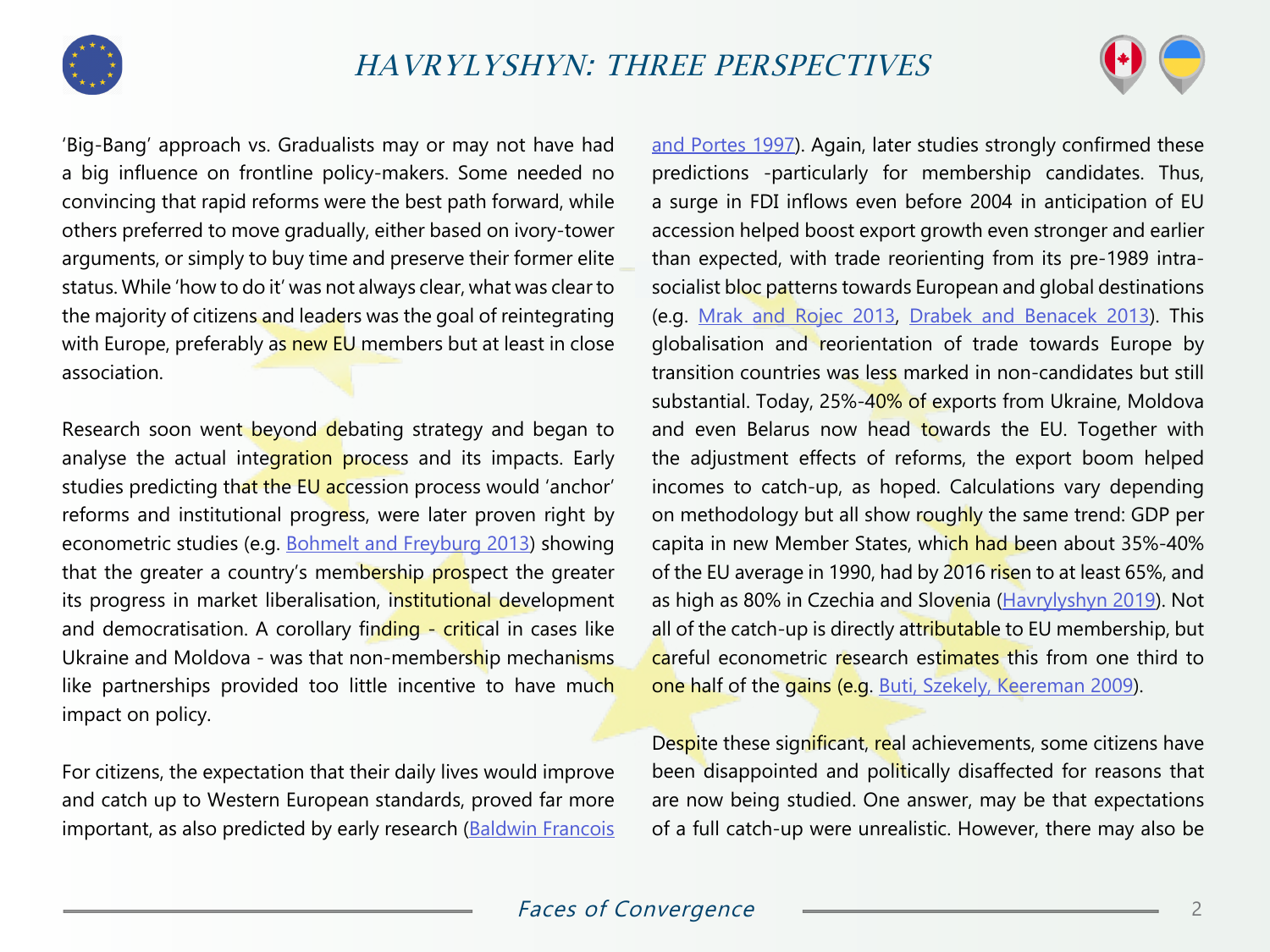



completely unrelated factors and populist trends at work too.

From the perspective of an IMF official, the same three issues prevail but have some unique aspects. The 1989 euphoria was immediately reflected in the Fund and other organisations by what a cynic might label bureaucratic expansionism; a substantial number of additional staff in new departments and structures arose -though only because major western countries also recognised this big moment in history. That it went beyond expansionism is nicely symbolised in a favorite phrase of Michel Camdessus, the IMF Managing Director at the time who described it as a 'window of opportunity' to make a historical contribution by developing a strategy to address transition, including not only more resources but developing regional expertise, recruitment in the region, language capacity, technical assistance customised to the long-isolated technocracies in the region, softer initial conditionality given the non-existence of markets, etc.

All international financial institutions generally endorsed more rapid reforms but these were far from the 'straw man' that critics called the neo-liberal Washington Consensus. Many critics simply misunderstood the concept. For a start, it was developed by academics not the IMF or World Bank and was never intended as a 'cookbook' as critics claim. Rather, it went far beyond free markets and private ownership to the long-term

evolution of social safety nets and institutions. Furthermore, while the IMF encouraged some countries who were eager to pursue Big-Bang like Estonia, Poland and Czechoslovakia to go slower, it also considerably eased the loan conditions for recalcitrant reformers waiving underperformance to allow funds to be disbursed. [Boughton 2012](https://www.elibrary.imf.org/view/IMF071/11600-9781616350840/11600-9781616350840/front.xml?redirect=true&redirect=true) illustrates this with numerous examples. As to the myth of 'cookbook austerity', I note just two counter-examples. From about 1995, a new management directive required that in any fiscal consolidation, expenditure on education, health and social programs should at least maintain their share of GDP. Even more counter-austerity was the proposal around 2000 by the Kazakhstan Mission Chief Peter Keller to recommend a large increase in budget expenditures for social programs and infrastructure, as oil-revenues surged. As Deputy Director, I supported him in putting this unorthodox proposal to Management, but we were knocking at an open door and it was readily endorsed.

How much IMF programs contribute to growth is not easy to determine because many other factors play a role but two conclusions are clear. By the end of the nineties, all transition countries had stabilised to single-digit inflation, quiet and steady IMF involvement achieved great gains in macro-management capacity. Tens of thousand of staff-days for technical assistance and repeated high-level consultations on fiscal and monetary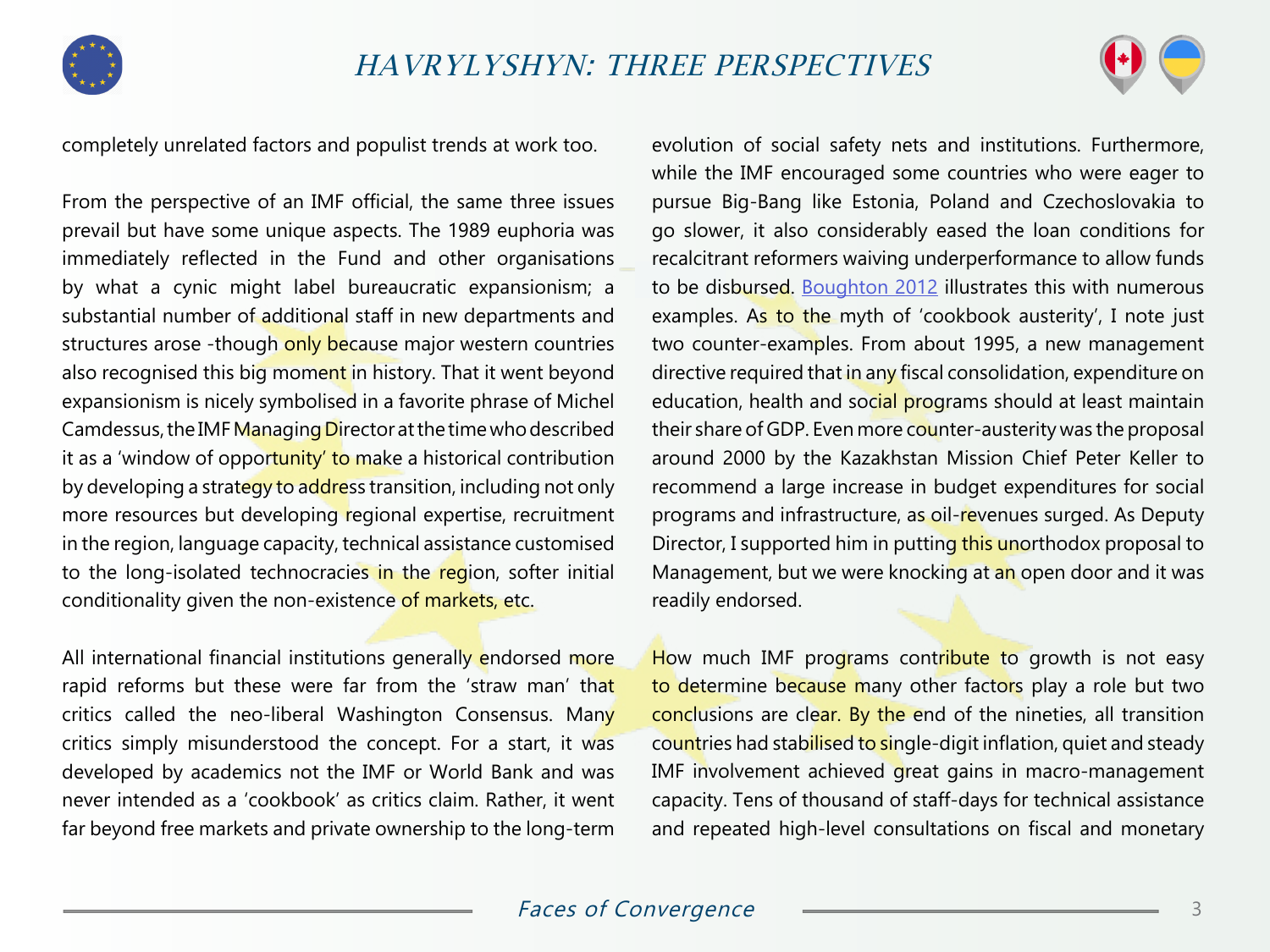



institutions, policies and aims, played an immeasurablebut unmeasurable- role. There was agreement on all sides that stabilisation was a first, necessary step towards growth recovering, with the EU and the IMF always in lockstep on this, EC Annual Progress Reports invariably urging countries to keep to IMF program targets.

From the perspective of a Ukrainian Government official these issues do look somewhat different. The first, the post-Berlin Wall euphoria, was present in Ukraine, related to the centuries-long desire for independence and global recognition as a nation, but the 'return to Europe' element was far less explicit. Partly this was because only westernmost Galicia had a European history under what Austrian specialists call 'Franz-Josef's Shadow', partly because of the longer period under communism, but also partly because early leaders missed the opportunity and even propagated the misconception that 'we were not invited' – which many people came to believe. As Deputy Minister of Finance for External Relations and then Ukraine's Alternate Executive Director at the IMF Board until 1996, I and others who believed knocking at Brussels' door was the best way forward, found it difficult to convince the hesitant leaders of the first government. From 1995, official declarations of EU integration and even membership intent began to be expressed ,but with very little of the real reform actions central Europeans had

taken to back up this intent. By the time of the first meaningful EU-oriented government policy under President Yushchenko, lagging reforms had taken their toll on the economy, new vested interests opposing reforms were entrenched, and 'enlargement fatigue' had caught hold. The last perhaps contributed to EU initiatives such as The Neighborhood Policy, which confirmed research findings that non-membership arrangements carried little incentive for real reforms. In Ukraine and other 'neighbors' the very title was enough to say- 'you are NOT family'; which reduced popular desire to move towards Europe.

And yet, despite ambivalent enthusiasm towards the EU, lagging reforms, and weak signals from the EU, Ukraine too saw considerable reorientation of its trade towards Europe. The powerful gravitational pull of these large and rich markets raised Ukraine's share of exports to the EU15 from about 10% in 1990 to well over 20% in 2013 and above 40% for all EU28.

I conclude with a word on the Association Agreement and the Deep and Comprehensive Free Trade Agreement. While the new start in EU-Ukraine relations of 2005 was sidetracked by internecine Orange Revolution disputes, in fact, a tremendous amount of the footwork had been achieved by negotiators, enough to be picked up by the EU-sceptical Yanukovich government and reach agreement in principle and initialisation.